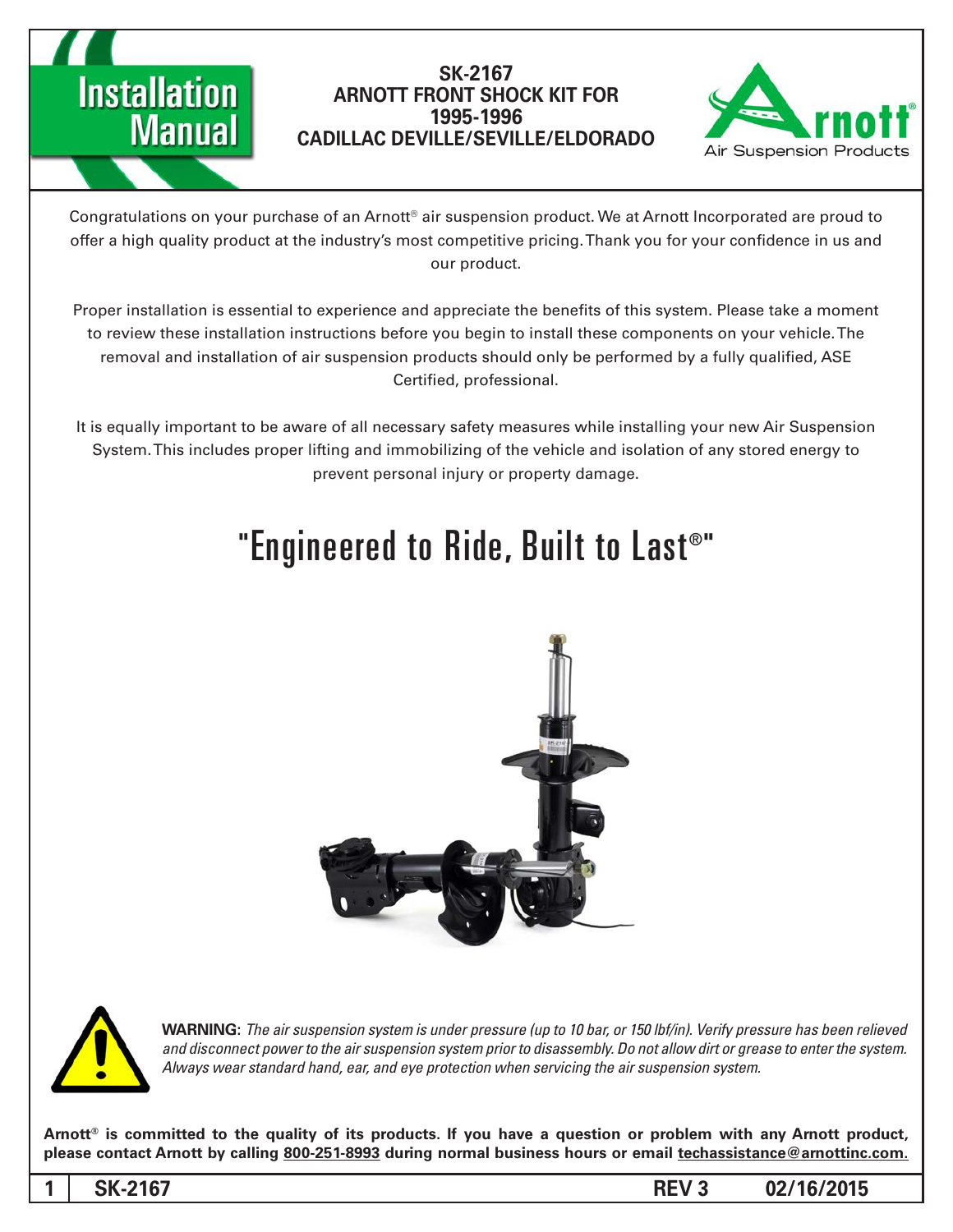



# **GENERAL INFORMATION:**

Reading this manual signifies your agreement to the terms of the general release, waiver of liability, and hold harmless agreement, the full text of which is available at www.arnottinc.com.

- Not to be stored below  $5^{\circ}$ F (-15 $^{\circ}$ C) or above 122 $^{\circ}$ F (50 $^{\circ}$ C).
- Avoid damage to hydraulic lines and cables.
- Removal and installation is only to be performed by fully qualified personnel.
- Use car manufacturer's diagnostic software.

 *Diagnostic .vehicle the to damage cause may so do to failure; mechanic trained factory a by performed be to is Work* **:CAUTION** software is required to re-pressurize the hydraulic system after strut installation.



 *to how on manual s'owner your consult components electric with working while circuits short of possibility the avoid To .battery your disconnect*



*Consult your vehicles owner's manual, service manual, or car dealer for the correct jacking points on your vehicle and for* additional care, safety and maintenance instructions. Under no circumstances should any work be completed underneath the vehicle if it is not adequately supported, as serious injuries and death can occur.

# **STRUT REMOVAL**

- 1. Set steering to straight ahead.
- 2. Baise vehicle. The tires must be off the ground. Suspension must be fully down with no load.
- 3. Remove front wheel(s).
- 4. Unbolt the two side brackets from the strut (These brackets hold the brake lines and other cables). (FIGURE A)



**FIGURE A**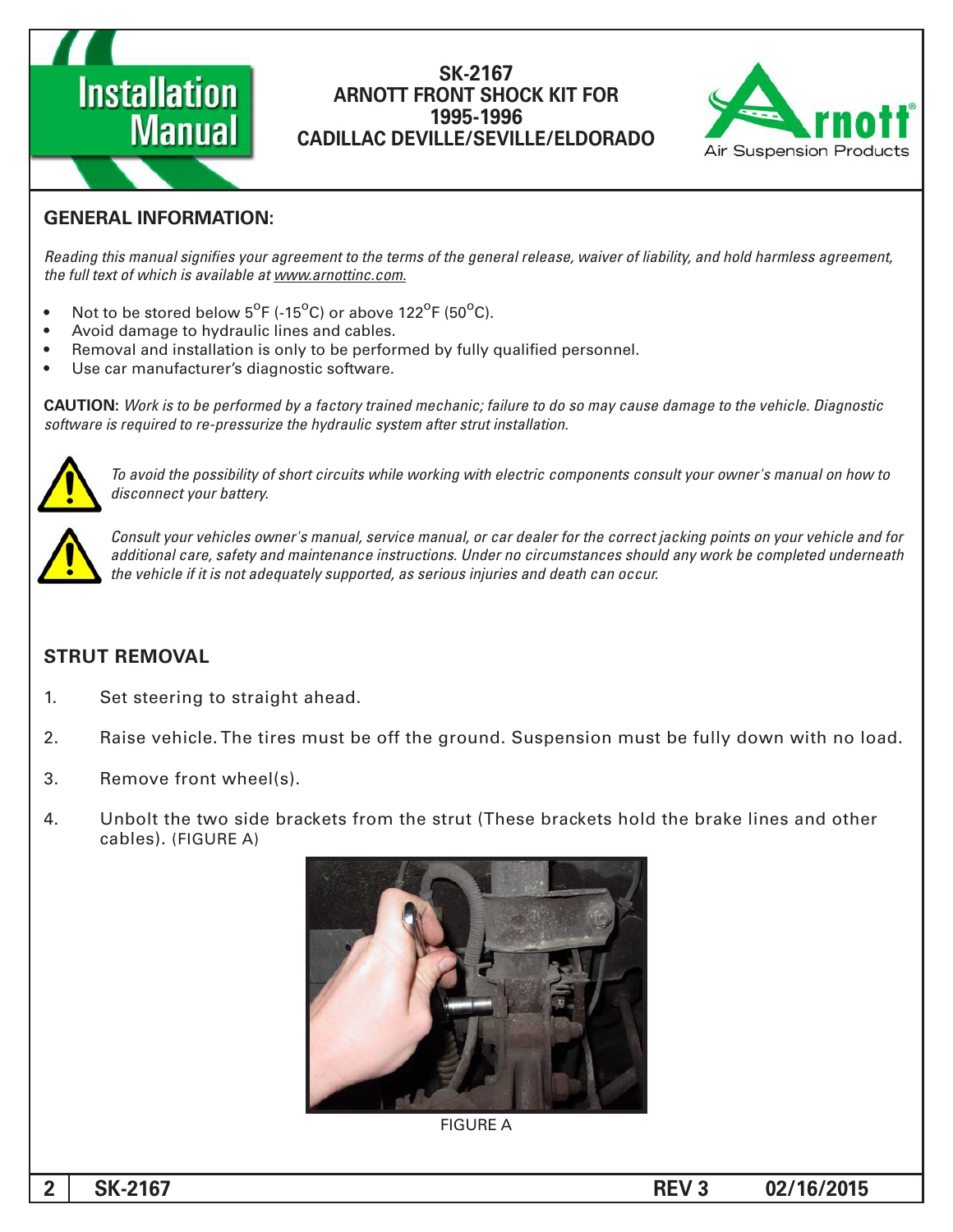



5. Remove the position sensor from upper and lower ball studs. (FIGURE B)



**FIGURE B** 

6. Remove nut from stabilizer link. (FIGURE C)





7. Remove stabilizer link from strut. (FIGURE D)



**FIGURE D**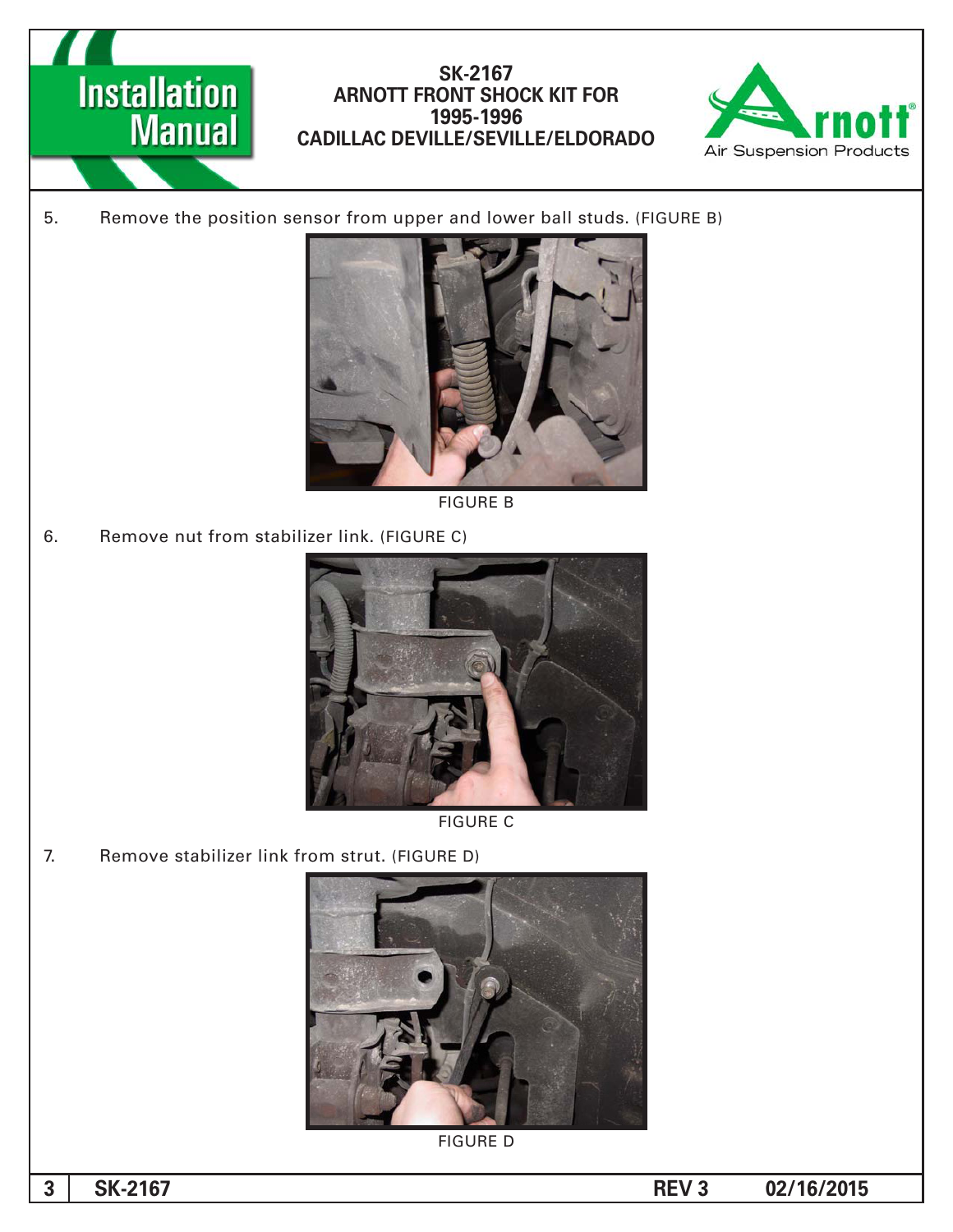



8. Remove strut damper solenoid cable from mounting brackets. (FIGURE E)



**FIGURE E** 

9. Unplug the strut damper solenoid. (FIGURE F)



**FIGURE F** 

10. Remove the two nuts at the bottom of the strut. (FIGURE G)



**FIGURE G**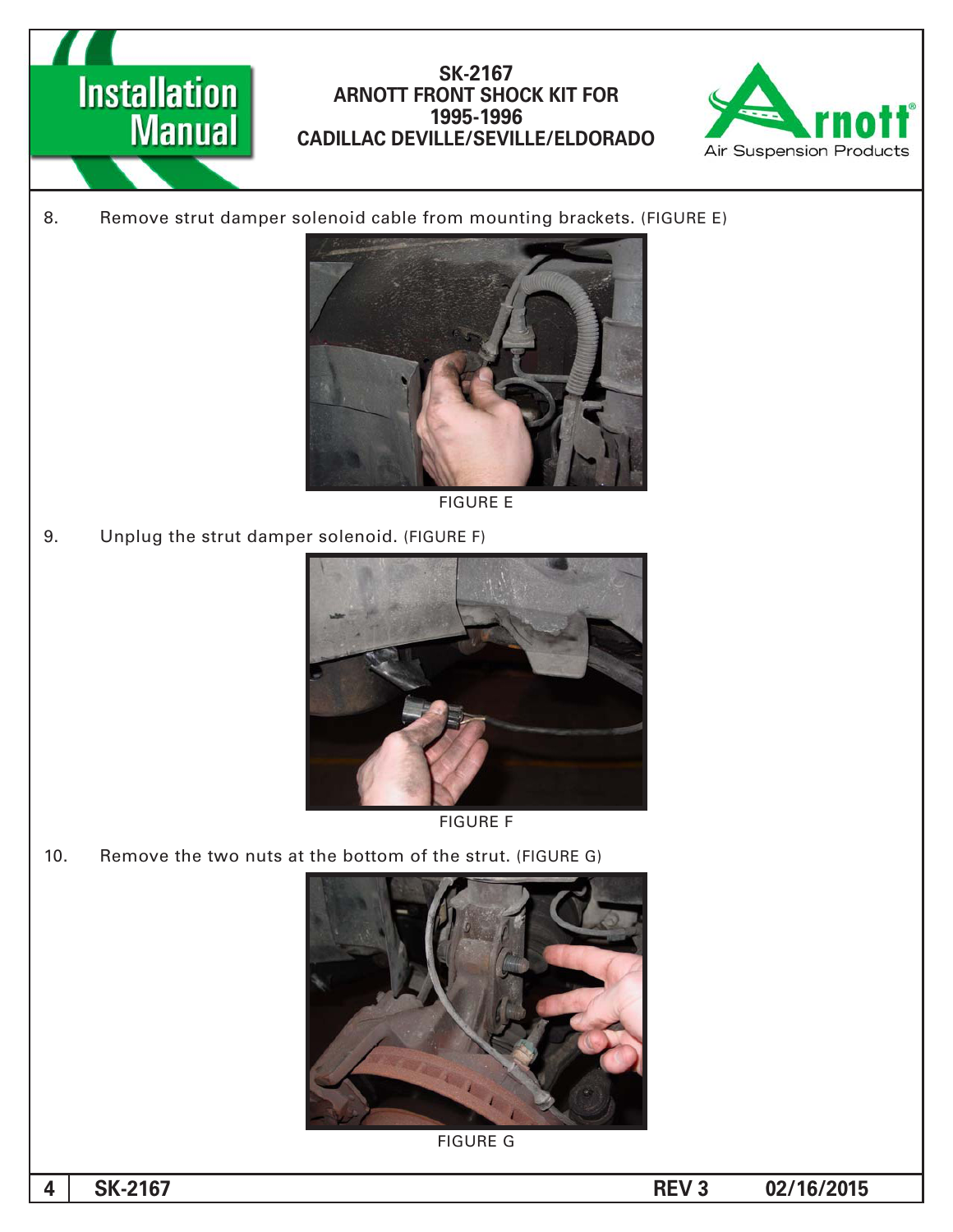



11. Remove the two strut-to-knuckle bolts. (FIGURE H)



**FIGURE H** 

12. Knuckle will fall away from strut. (FIGURE I)





13. Remove the three nuts attaching top of strut assembly to body. (FIGURE J)



**FIGURE J**